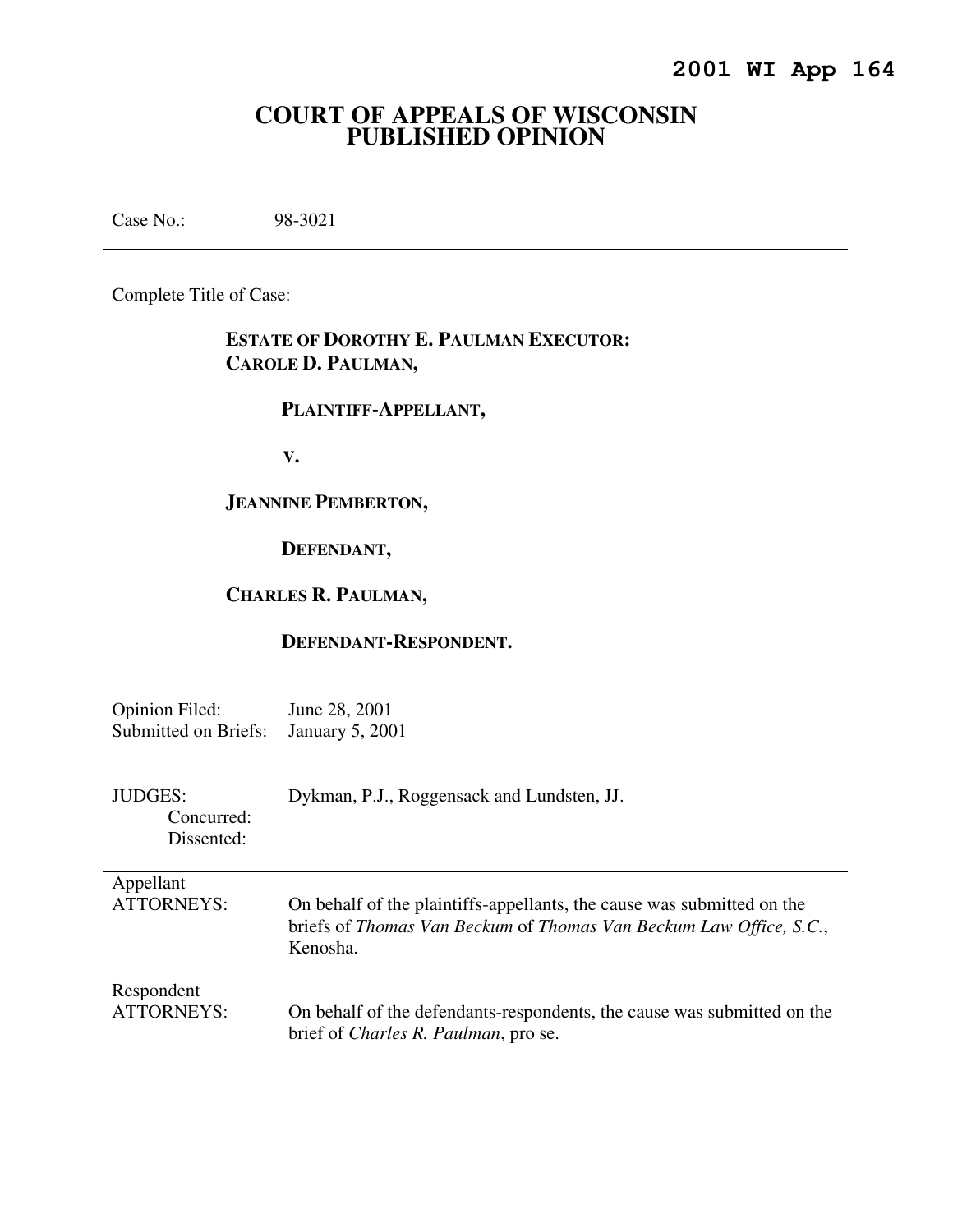# **COURT OF APPEALS DECISION DATED AND FILED**

June 28, 2001

**Cornelia G. Clark Clerk, Court of Appeals of Wisconsin** 

# **2001 WI App 164**

#### **NOTICE**

**This opinion is subject to further editing. If published, the official version will appear in the bound volume of the Official Reports.**

**A party may file with the Supreme Court a petition to review an adverse decision by the Court of Appeals.** *See* **WIS. STAT. § 808.10 and RULE 809.62.** 

**No. 98-3021** 

### **STATE OF WISCONSIN IN COURT OF APPEALS**

# **ESTATE OF DOROTHY E. PAULMAN EXECUTOR: CAROLE D. PAULMAN,**

#### **PLAINTIFF-APPELLANT,**

 **V.** 

**JEANNINE PEMBERTON,** 

 **DEFENDANT,** 

**CHARLES R. PAULMAN,** 

 **DEFENDANT-RESPONDENT.** 

 APPEAL from an order of the circuit court for Adams County: DUANE POLIVKA, Judge*. Reversed and cause remanded with directions.*

Before Dykman, P.J., Roggensack and Lundsten, JJ.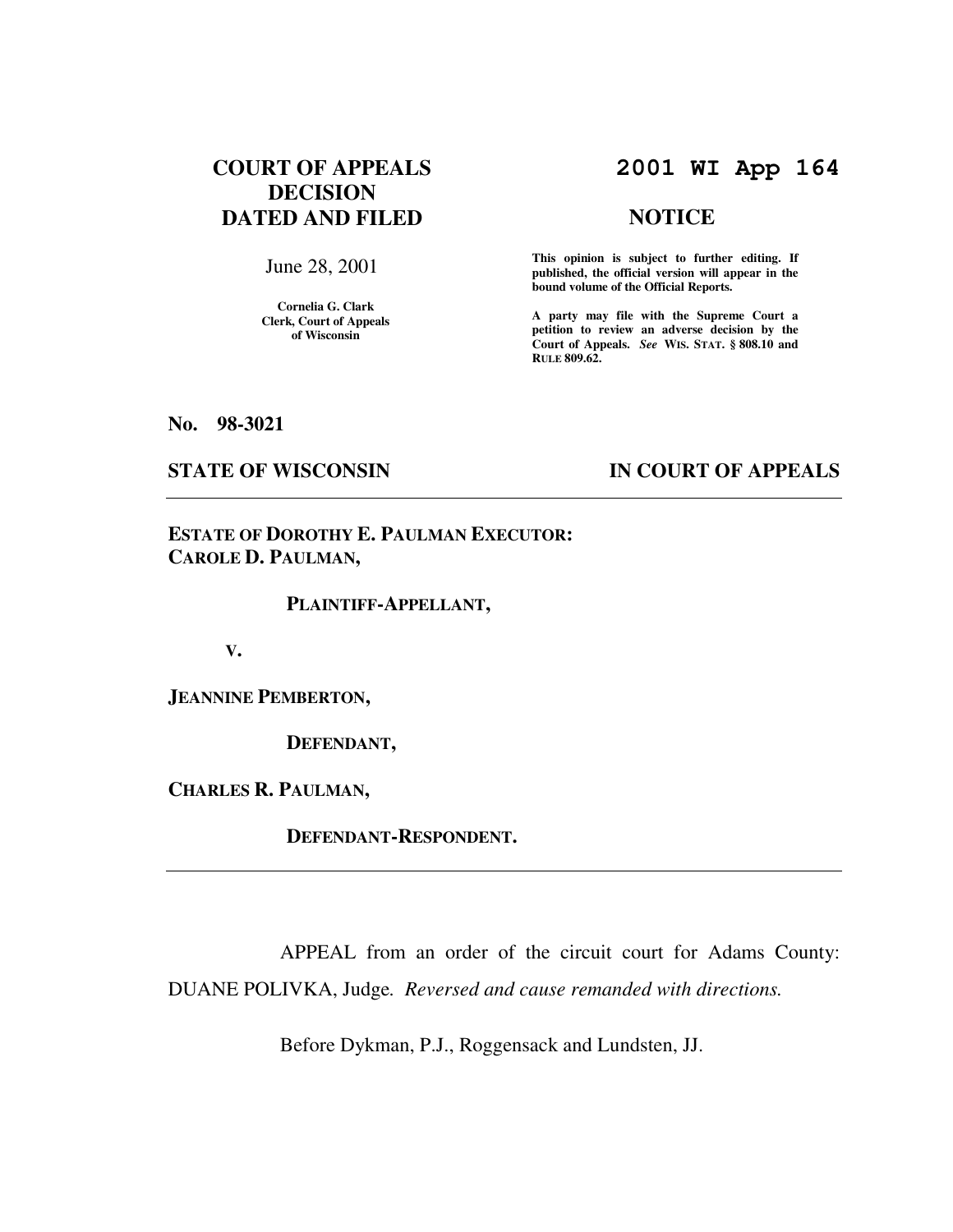¶1 DYKMAN, P.J. Carole D. Paulman, in her capacity as executor of her mother's estate, appeals from an order denying her motion asking the trial court to force the sale of a home owned by Charles Paulman. Contrary to what the trial court determined, Carole argues that Charles' residence is not protected from a forced sale under WIS. STAT.  $\S 815.20$  (1995-96),<sup>1</sup> the statute exempting homesteads from execution. We conclude that § 815.20 does not apply to Charles in regard to Carole's claim because he purchased his home with converted funds in which Carole had an interest. We therefore reverse.

## **I. Background**

¶2 Carole, Jeannine Pemberton, and Charles are the surviving children of Dorothy Paulman. In November 1991, Dorothy executed a will leaving her property to the three of them in approximately equal shares. Sometime after that, Dorothy executed a "Declaration of Trust" and "Paulman Family Trust," which transferred all her assets to the trust. The trust named Jeannine and Charles as primary beneficiaries, with only minor provisions for Carole.

<sup>&</sup>lt;sup>1</sup> All references to the Wisconsin Statutes are to the 1995-96 version unless otherwise noted. WISCONSIN STAT. § 815.20 states in part:

<sup>(1)</sup> An exempt homestead as defined in s. 990.01 (14) selected by a resident owner and occupied by him or her shall be exempt from execution, from the lien of every judgment and from liability for the debts of the owner to the amount of \$40,000, except mortgages, laborers', mechanics' and purchase money liens and taxes and except as otherwise provided. The exemption shall not be impaired by temporary removal with the intention to reoccupy the premises as a homestead nor by the sale of the homestead, but shall extend to the proceeds derived from the sale to an amount not exceeding \$40,000, while held, with the intention to procure another homestead with the proceeds, for 2 years.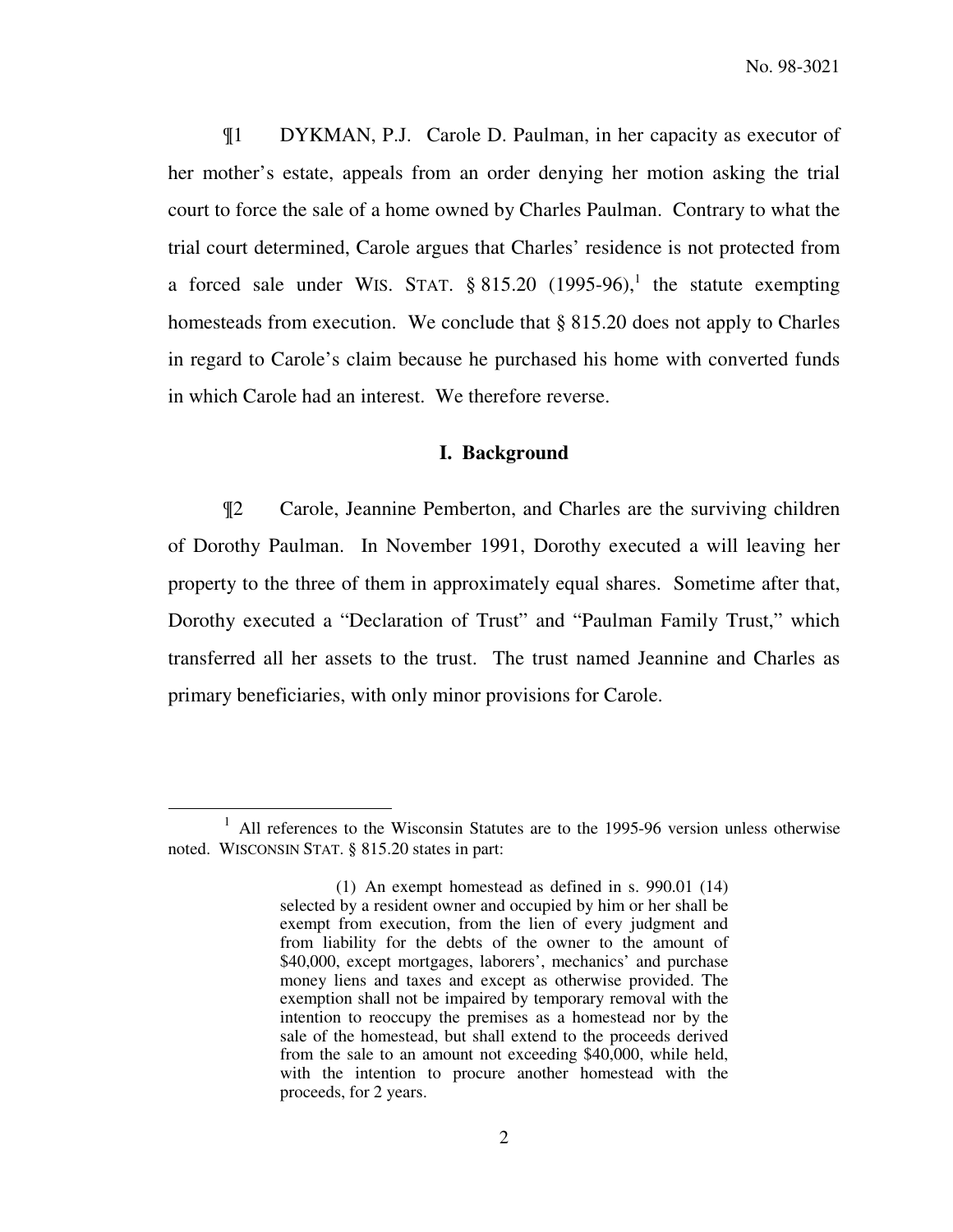¶3 Dorothy also executed one or more durable powers of attorney, giving Jeannine and Charles control over her affairs and assets. Subsequently, Dorothy's house was sold for \$186,000, and Jeannine and Charles placed her in a group home. After the sale of the house, Jeannine wrote a check to herself for \$88,000, apparently drawing on a joint account containing the proceeds from the sale.<sup>2</sup> Jeannine also wrote a check to Charles for \$78,237, drawing on the same account. Jeannine and Charles used these funds to purchase homes.

¶4 On February 24, 1995, Dorothy revoked the family trust and executed new powers of attorney. She died on May 2, 1995, and her will was admitted to probate in Illinois with Carole as executor of the estate. Carole filed a complaint against Jeannine and Charles, alleging conversion and breach of fiduciary duty. She amended the complaint to include a request that the trial court impose a constructive trust on any property Jeannine or Charles purchased using funds obtained from their mother. The trial court did so.

¶5 In an October 1996 stipulation and order, Jeannine and Charles agreed to pay \$3,000 to Dorothy's estate within seven days, an additional \$20,000 within sixty days, and one more sum of \$12,000 by June 1, 1997. The stipulation also stated that if Jeannine and Charles did not make the payments, the court would enter a judgment on the merits in favor of Dorothy's estate.

¶6 Jeannine and Charles failed to follow the stipulation, and the trial court entered judgment accordingly. The judgment stated that "[t]he material allegations of plaintiff's Complaint as amended are proven to be true and correct." Jeannine and Charles moved to vacate the judgment, arguing that Carole had

 $2^2$  Copies of the check in the record indicate a joint checking account in Dorothy's and Jeannine's names.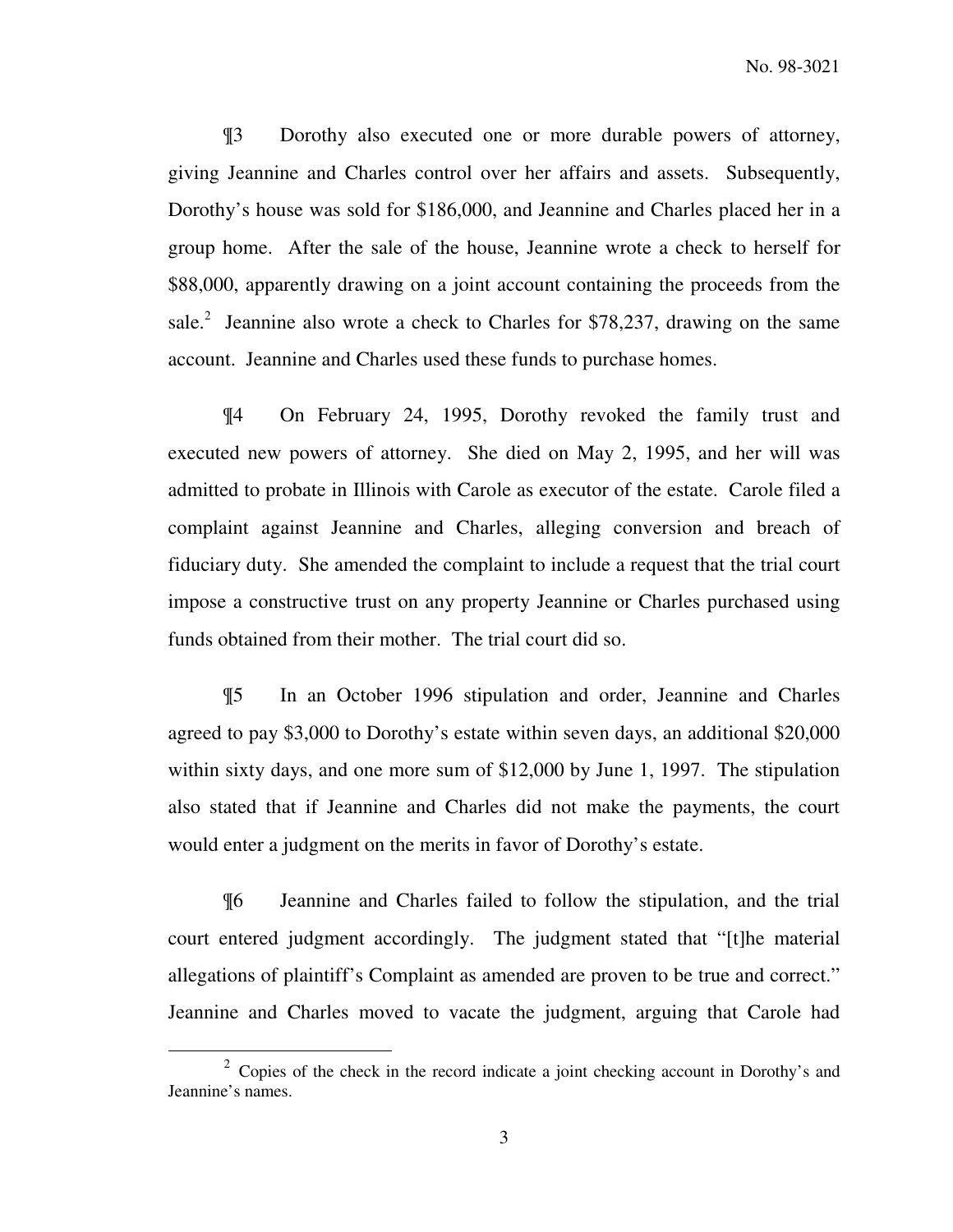failed to comply with one of the Wisconsin probate statutes. The trial court denied the motion. $3$ 

¶7 Carole moved the trial court to order Jeannine and Charles to deliver title and possession of their homes to Dorothy's estate, in satisfaction of the judgment. In the alternative, Carole requested in her motion that the court force the sale of the homes. Jeannine and Charles asserted that under WIS. STAT. § 815.20, their homes were exempt from execution and could not be used to satisfy the judgment. The trial court agreed with Jeannine and Charles, determining that their homes were protected by the homestead exemption. Carole appeals.

#### **II. Analysis**

 ¶8 As an initial matter, we note that after Carole filed her appellate brief, we issued an order dismissing Jeannine from this appeal because she had received a discharge of her debts under Chapter 7 of the bankruptcy code. Carole moved that we reinstate the appeal against Jeannine because Carole had subsequently filed a petition to reopen Jeannine's bankruptcy case. We issued another order, explaining that we would hold Carole's motion to reinstate the appeal against Jeannine in abeyance pending the bankruptcy court's decision. We also ordered that the appeal against Charles would proceed and that Carole should advise this court of the outcome of Jeannine's bankruptcy proceedings. Carole has since informed us that the bankruptcy court denied her petition and that Jeannine's

 $3$  Charles has not argued on appeal that Carole failed to comply with the probate statutes, and we therefore consider that issue abandoned. *See A.O. Smith Corp. v. Allstate Ins. Cos.*, 222 Wis. 2d 475, 492, 588 N.W.2d 285 (Ct. App. 1998).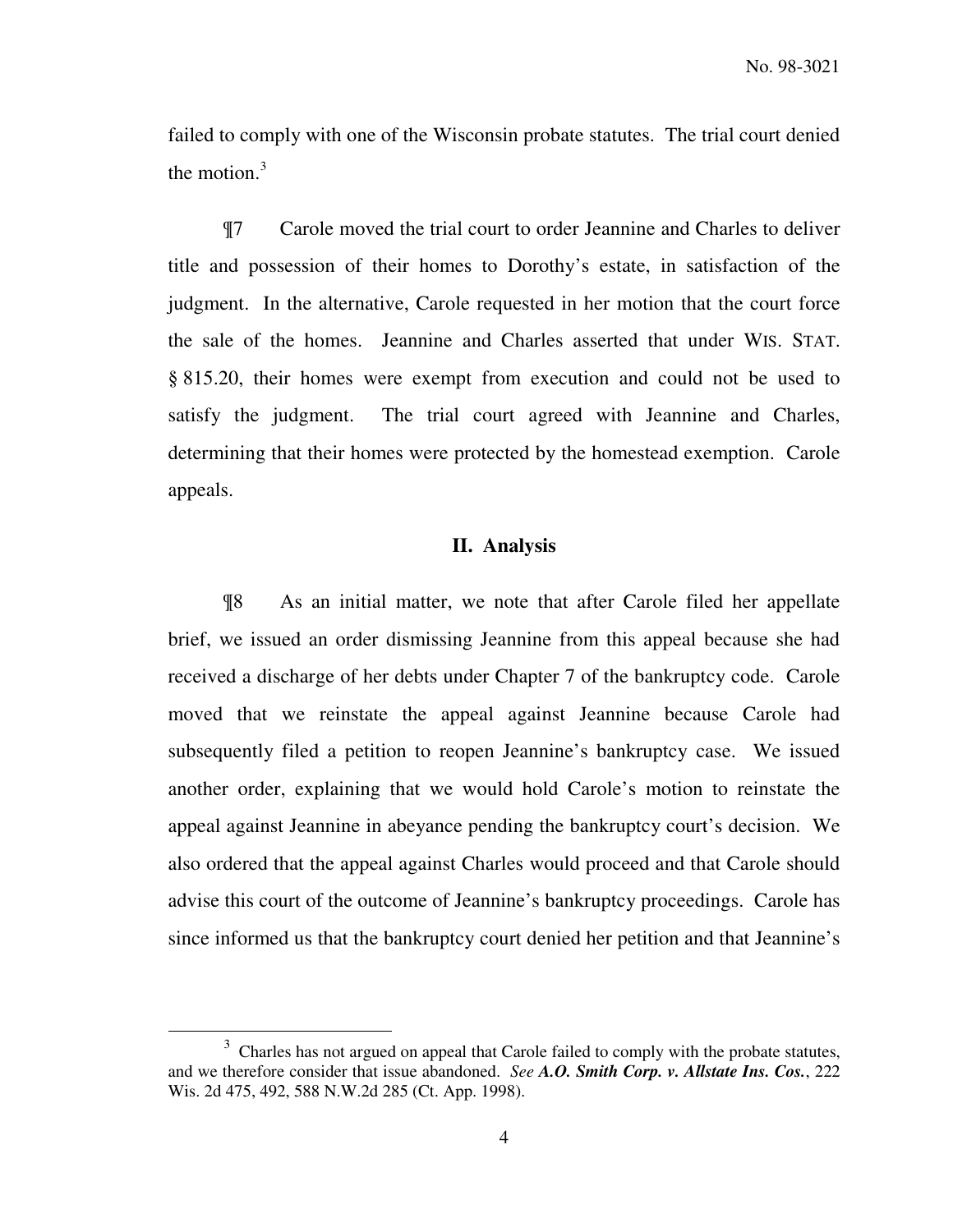debts remain discharged. We therefore deny Carole's motion to reinstate Jeannine as a party to this appeal.

¶9 Carole makes a number of arguments in support of her assertion that Charles is not entitled to the homestead exemption set forth in WIS. STAT. § 815.20. She argues that (1) the trial court had the authority under its general equitable powers to transfer Charles' home to Dorothy's estate; (2) Charles does not have an actual ownership interest in his home because he did not purchase the home with his own funds; (3) Charles waived any exemption rights by stipulating to an entry of judgment and by failing to timely assert the exemption rights; (4) Charles gave Carole a "consensual lien" over his home pursuant to WIS. STAT. § 815.18 $(12)^4$  when he stipulated to a judgment; (5) the homestead exemption does not apply to Charles by operation of  $\S 815.18(10)$ <sup>5</sup>, and (6) equity and public policy require that Charles be denied the protection of the homestead exemption.

¶10 Charles responds pro se to most of Carole's arguments, asserting that because he owns less than \$40,000 of equity in his home, the home is fully exempt, assuming WIS. STAT. § 815.20 applies. We need not determine whether

 $\overline{a}$ 

 $<sup>5</sup>$  WISCONSIN STAT. § 815.18(10) reads, in part:</sup>

<sup>4</sup> WISCONSIN STAT. § 815.18(12) reads:

LIMITATIONS ON EXEMPTIONS. No property otherwise exempt may be claimed as exempt in any proceeding brought by any person to recover the whole or part of the purchase price of the property or against the claim or interest of a holder of a security interest, land contract, condominium or homeowners association assessment or maintenance lien or both, mortgage or any consensual or statutory lien.

Any or all of the exemptions granted by this section may be denied if, in the discretion of the court having jurisdiction, the debtor procured, concealed or transferred assets with the intention of defrauding creditors.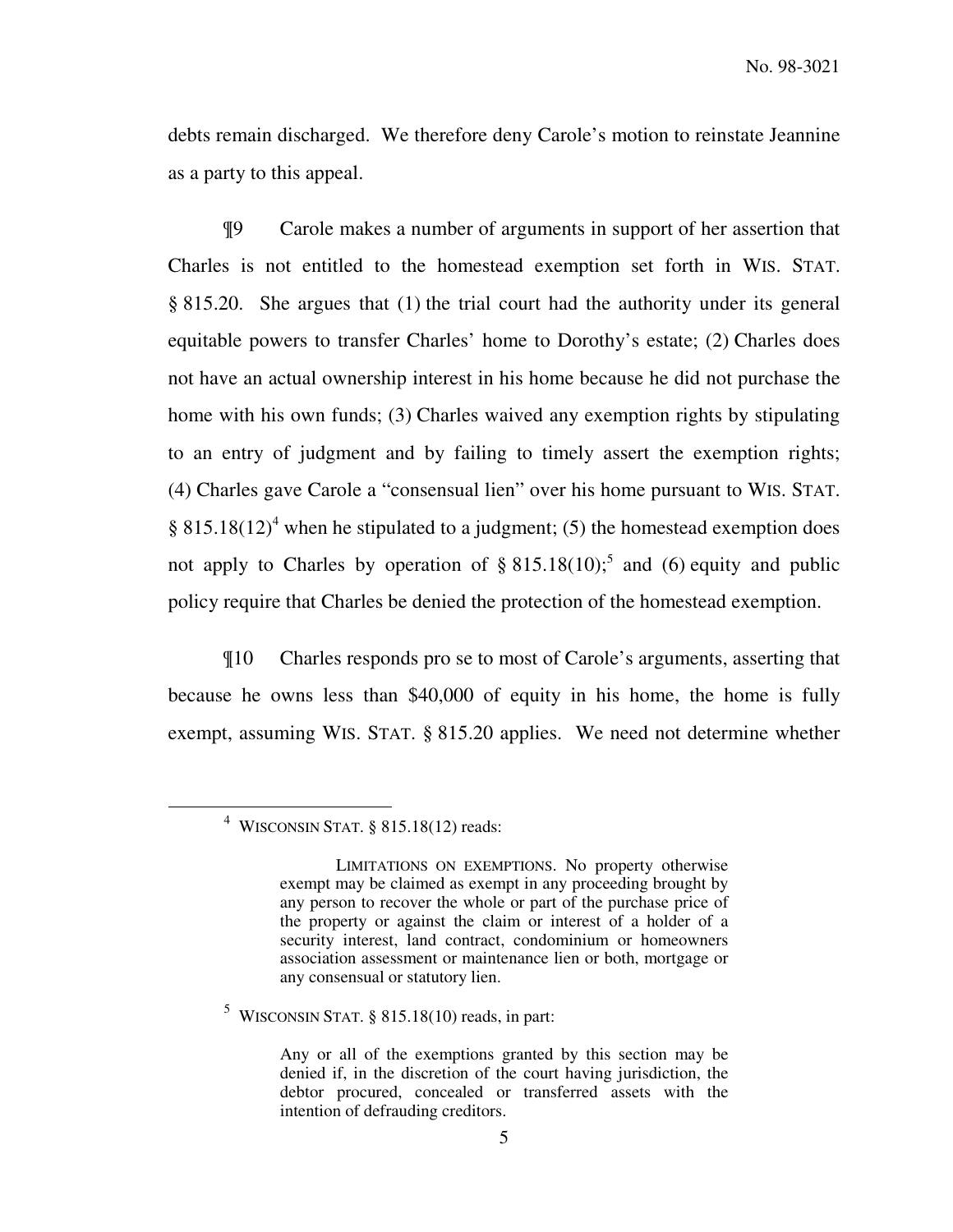Charles' home would be fully or partially exempt under § 815.20 because we conclude that the homestead exemption does not apply to him.

¶11 This case requires us to interpret and apply the homestead exemption statute, a question of law that we review de novo. *See Rumage v. Gullberg*, 2000 WI 53, ¶16, 235 Wis. 2d 279, 611 N.W.2d 458. The homestead exemption is to be liberally construed. *See id.* at ¶17. However, as we discuss below, there are select instances in which the homestead exemption is not available to a party who seeks its protection.

¶12 In *Warsco v. Oshkosh Sav. & Trust Co.*, 190 Wis. 87, 88-89, 96, 208 N.W. 886 (1926), the supreme court upheld the trial court's imposition of a lien on homestead property in which converted trust funds were invested. The court interpreted and applied WIS. STAT. § 272.20 (1925), the predecessor statute to WIS. STAT. § 815.20.<sup>6</sup> *See Warsco*, 190 Wis. at 89; *cf.* WIS. STAT. § 815.20. The court recognized that "[t]he language of sec. 272.20 of the Statutes must be conceded as broad and inclusive," and that the exemption may apply not only to contract debts, but also to judgments in tort. *Warsco*, 190 Wis. at 91-92. However, the court concluded that the exemption did not apply where the

 $6$  WISCONSIN STAT.  $\S 272.20$  (1925) reads in part:

A homestead to be selected by the owner thereof … and the dwelling house thereon ... shall be exempt from seizure or sale on execution, from the lien of every judgment and from liability in any form for the debts of such owner to the amount in value of five thousand dollars, except laborers,' mechanics' and purchase money liens and mortgages lawfully executed, and taxes lawfully assessed and except as otherwise provided in these statutes, and such exemption shall not be impaired by temporary removal with the intention to reoccupy the same as a homestead nor by the sale thereof, but shall extend to the proceeds derived from such sale to an amount not exceeding five thousand dollars, while held, with the intention to procure another homestead therewith, for a period not exceeding two years.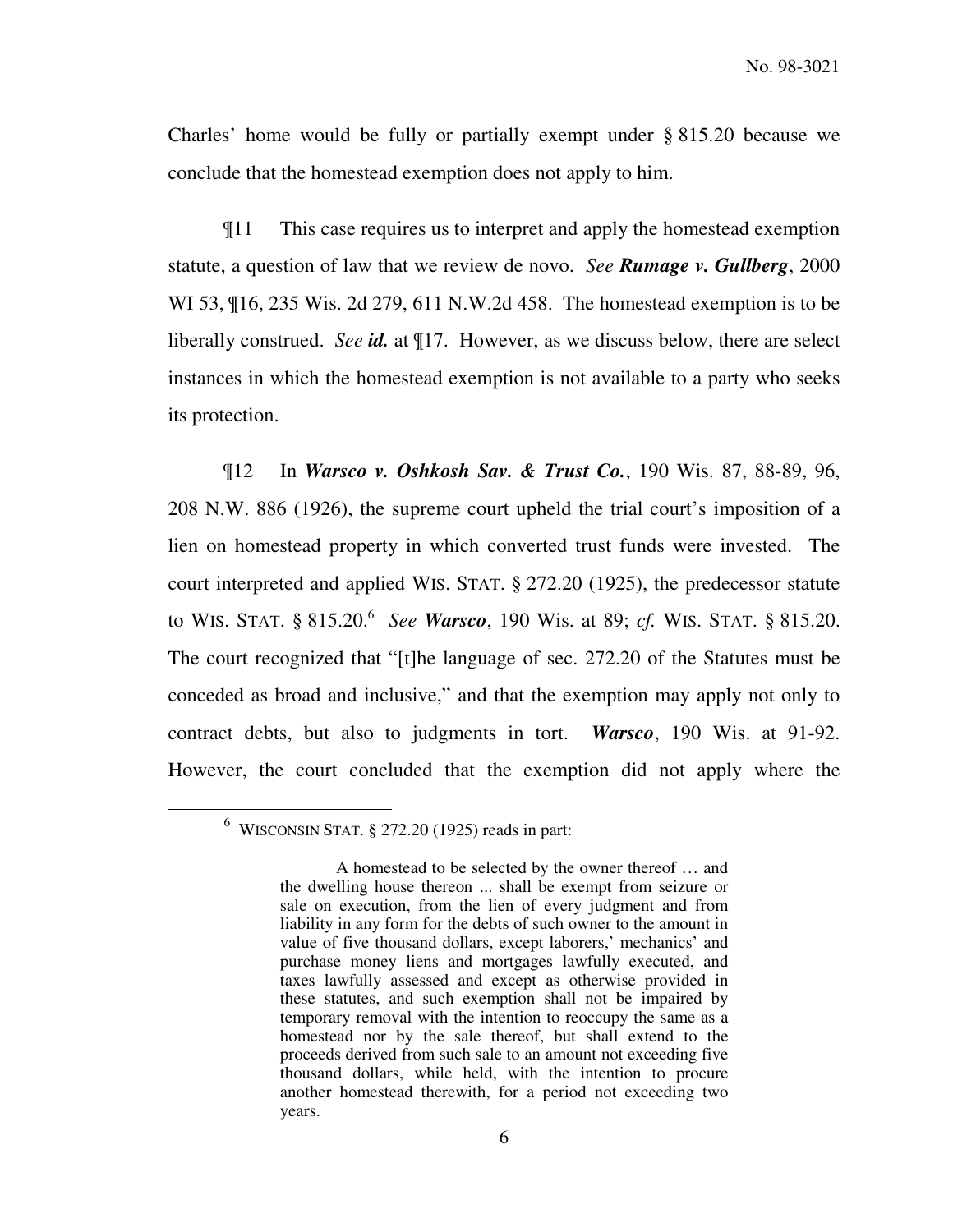judgment was based on the conversion of funds directly traceable to the homestead. *See id.* at 92. The court reasoned as follows:

> [I]t was never contemplated nor intended that a homestead shall be created and maintained with stolen or embezzled property, or by the wrongful appropriation of property rightly belonging to others. If this were so, the statute exempting a homestead, instead of promoting the public welfare, would operate as an immoral and baneful influence, undermining and destroying the fundamental principles of government.

*Id.* at 93-94.

¶13 Charles cites to *Smith v. Omans*, 17 Wis. 406 (1863), for the proposition that "[t]he homestead of a judgment debtor is not liable to forced sale on execution, although the judgment was rendered in an action of tort." However, the *Smith* case involved an assault and battery, *id.* at 407, and the court in *Warsco* specifically recognized that it was retreating from its position in *Smith* in cases where the homestead was purchased or maintained with converted funds, *Warsco*, 190 Wis. at 92.

 ¶14 *Warsco* is an old case, but it remains good law. Moreover, it is not the only instance where an appellate court has limited the application of the homestead exemption. In *Master Lock Credit Union v. Rayford*, 119 Wis. 2d 301, 302, 349 N.W.2d 737 (Ct. App. 1984), a husband and wife owned a home in joint tenancy. Master Lock obtained a judgment for approximately \$3,100 against the wife in June 1980. *Id.* The couple divorced in June 1982 and stipulated that the husband would receive their home, whereas the wife would be awarded a lien of \$7,500 on the property. *Id.* After the divorce, the trial court allowed Master Lock to purchase the wife's lien interest at a sheriff's sale. *Id.* The husband appealed, arguing that under the homestead exemption, both the home and his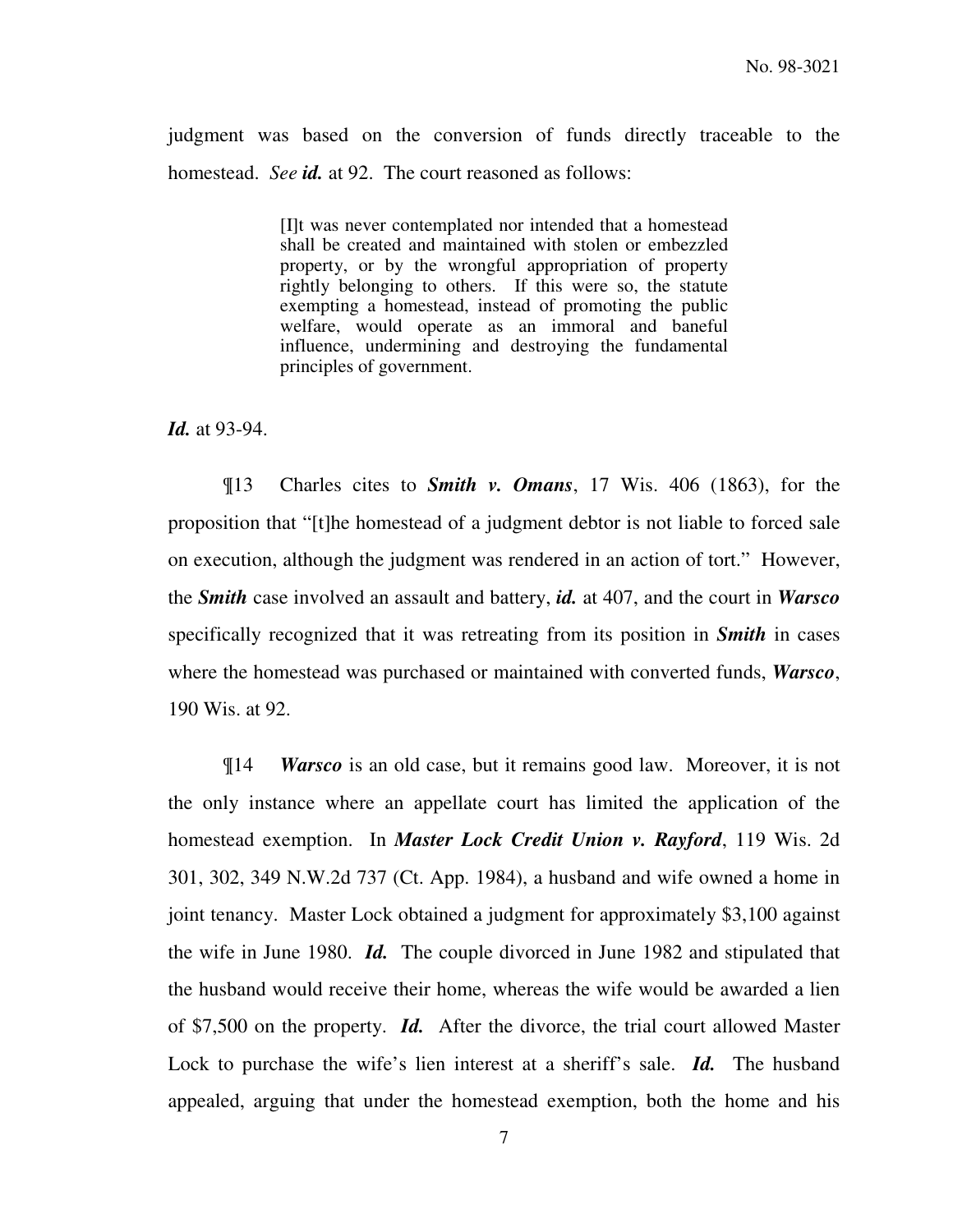wife's lien interest in it were exempt from execution and that Master Lock could not hold a judgment lien against the property. *Id.* at 302-03. We rejected his arguments, concluding that "homestead rights can rise no higher than ownership rights" and that his ownership rights were subject to the lien created by the divorce stipulation. *Id.* at 304.

¶15 Thus, under *Warsco* and *Master Lock*, we know that there are instances where the homestead exemption does not apply, thus permitting a judgment lien against a person's home. We see no reason to treat judgment liens differently from execution sales under WIS. STAT.  $\S 815.20$ .<sup>7</sup> The plain language of § 815.20 does not differentiate between the two, and neither did the supreme court in *State v. Dziuba*, 148 Wis. 2d 108, 435 N.W.2d 258 (1989). In *Dziuba*, the court concluded that the State could force the sale of a criminal defendant's home and apply the proceeds toward restitution. *Id.* at 109, 119. The defendant attempted to invoke § 815.20, but the court relied on *Warsco* when it explained that "where a person benefits from a wrongful act, the homestead exemption statute may have to surrender to other stated public policy." *Dziuba*, 148 Wis. 2d at 112, 115.

¶16 Charles is not facing a criminal restitution order, but that is not a requirement under *Warsco*. *Warsco* requires only conversion, theft, or other wrongful appropriation. Charles asserts that he did not convert Dorothy's property and that this court cannot rest any decision on such an "assumption." However, Charles' conversion of his mother's property is not merely an assumption; it is a

<sup>7</sup> In *Master Lock Credit Union v. Rayford*, 119 Wis. 2d 301, 304, 349 N.W.2d 737 (Ct. App. 1984), we did not decide the question of whether Master Lock could force a sale of the husband's home because Master Lock conceded that it took the wife's lien rights subject to the terms of the divorce decree, which apparently prohibited partition.